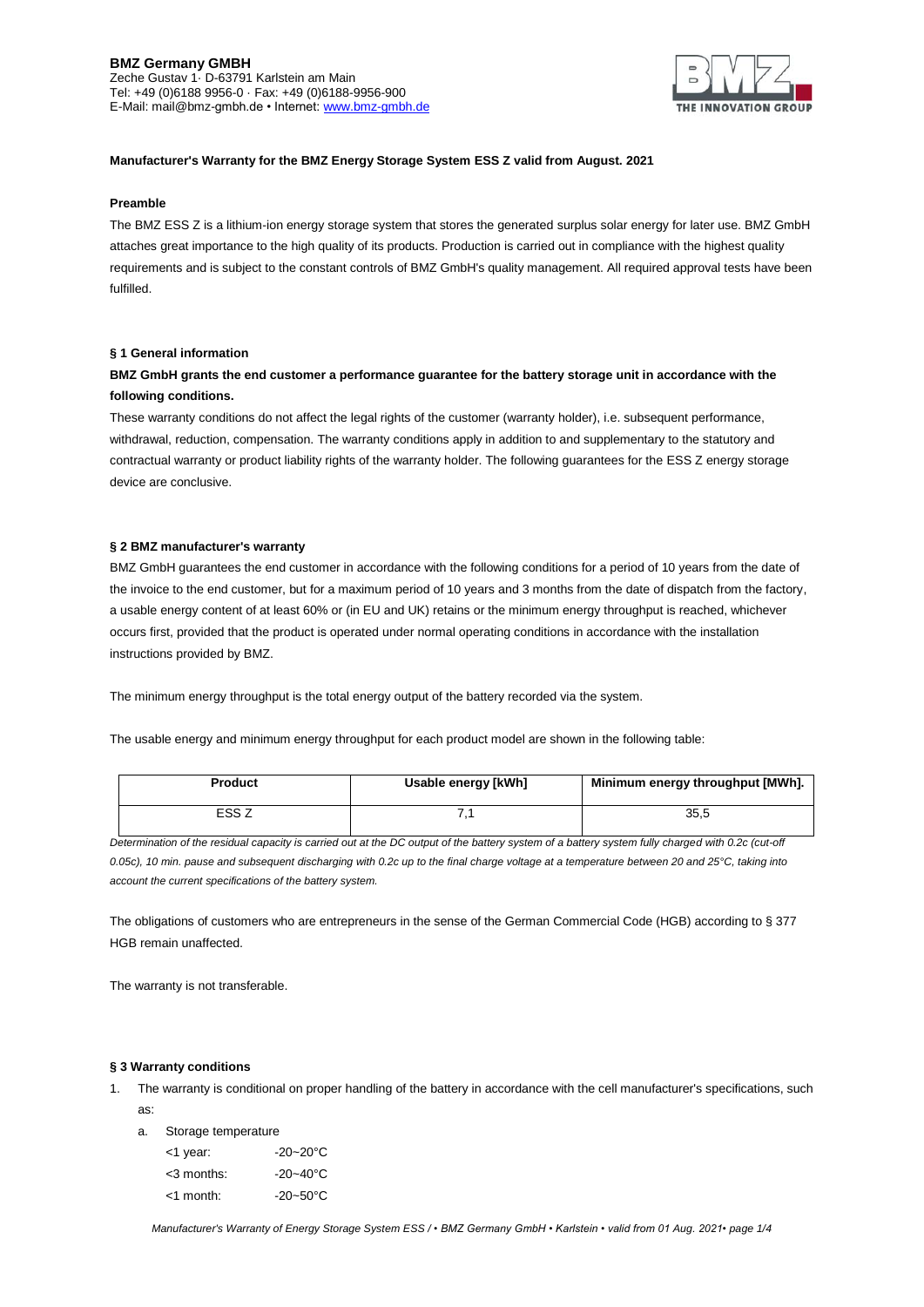

- b. Storage conditions:
	- At the beginning of the storage period, the capacity must be >30%.
	- One complete charge-discharge cycle within 18 months.
	- 25 to 50%RH
- 2. the warranty is only valid if the battery is operated within the limits specified in the operating instructions in connection with the approved inverters (https://ess.bmz-group.shop/en/information/infocenter-1).
- 3. the product has been operated in accordance with the installation and operating instructions provided by BMZ GmbH (installation instructions available at https://ess.bmz-group.shop/en/information/infocenter-1).
- 4. the product has been checked at regular intervals, at least once a year, for the latest operating software and the latest version of the operating software has been installed.

# **§ 4 Warranty**

In the event of a guarantee claim, the customer must return the product at his own expense to the guarantor at the following address: BMZ Germany GmbH, Zeche Gustav 1, 63791 Karlstein/ Germany, BMZ Poland Sp. z o.o. Einsteina 9, 44-109 Gliwice/Poland or to a BMZ service partner. (https://ess.bmz-group.shop/en/information/infocenter-1) BMZ GmbH or the service partner will then either carry out a professional repair or replace the product with a new/similar product. Replaced products become the property of BMZ GmbH.

BMZ will replace the defective BMZ battery in a warranty case as follows:

- Level 1: Replacement delivery of an as-new replacement BMZ battery from the start of the time value replacement guarantee period until 24 months thereafter;
- Level 2: 80 % of the purchase price for months 25 to 36 from the beginning of the time value replacement guarantee period;
- Level 3: 70% of the purchase price for months 37 to 48 from the beginning of the time value replacement guarantee period;
- Level 4: 60 % of the purchase price for months 49 to 60 from the beginning of the time value replacement guarantee period;
- Level 5: 50% of the purchase price for months 61 to 72 from the beginning of the time value replacement guarantee period;
- Level 6: 40 % of the purchase price for months 73 to 84 from the beginning of the time value replacement guarantee period.
- Level 7: 30 % of the purchase price for months 85 to 96 from the beginning of the time value replacement guarantee period.
- Level 8: 20 % of the purchase price for months 97 to 108 from the beginning of the time value replacement guarantee period.
- Level 9: 10 % of the purchase price for months 109 to 120 from the beginning of the time value replacement guarantee period.
- Level 10: 0 % from 121 months from the start of the time value replacement guarantee.

If it is determined in the course of the inspection that a guarantee case does not exist, the guarantee holder must bear the costs incurred by the guarantor for the inspection.

#### **§ 5 Warranty limitation, warranty exclusion**

- 1. The guarantee period ends prematurely if the battery module reaches the minimum energy throughput according to the table in § 2 before the end of the guarantee period.
- 2. The warranty does not cover defects due to use and defects resulting from improper and/or inappropriate use, in particular defects caused by mechanical damage (recognisable by damage to the housing).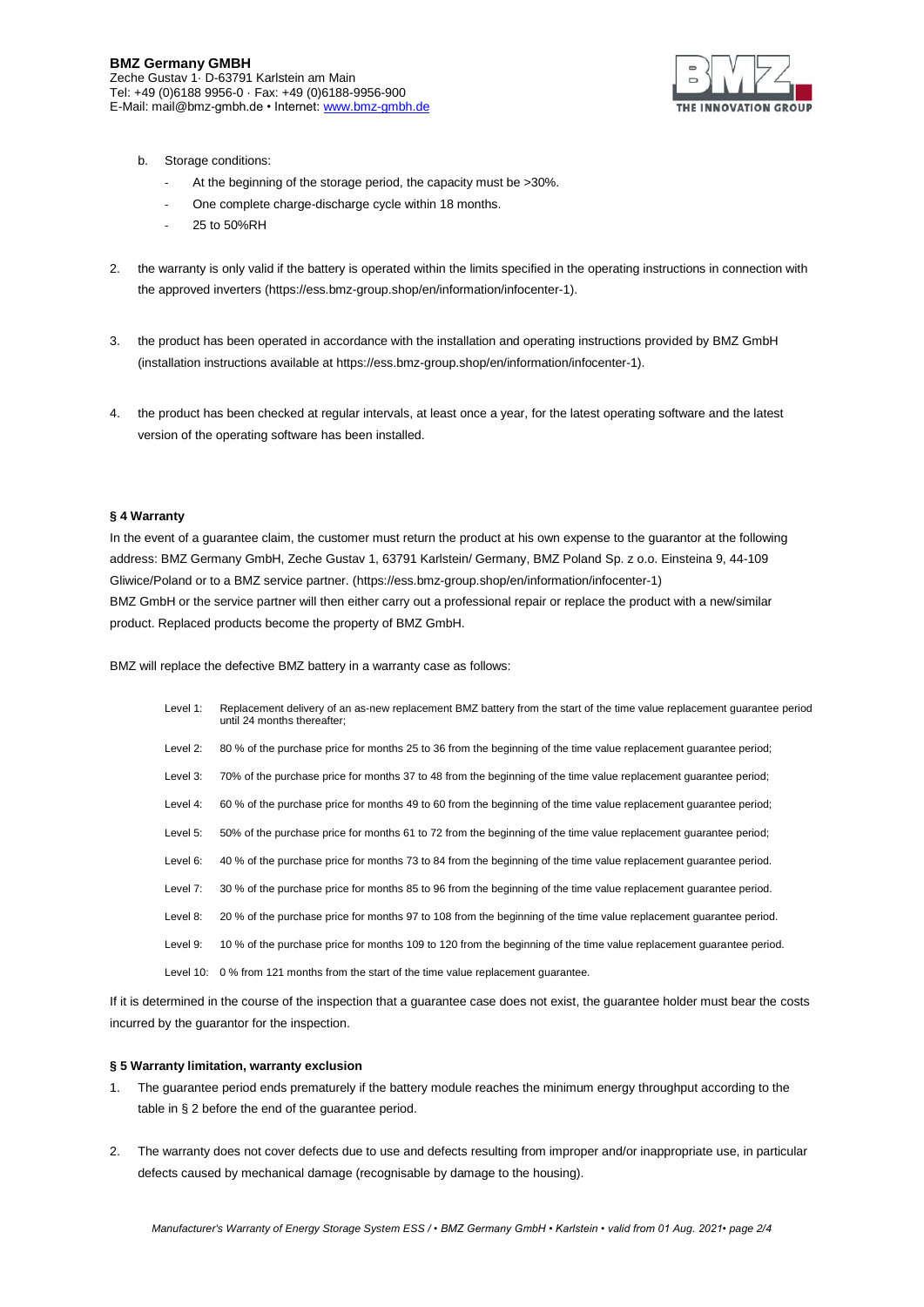

- 3. The guarantee does not cover any impairments to the product that have arisen because
	- The product has been stored unused for longer than 6 months and/or the specified temperature ranges according to the BMZ instructions have not been observed,
	- exceeding the maximum period of use of 10 years
	- falling short of the minimum energy throughput quantity
	- the product has not been installed by a specialist company in accordance with its intended use and/or the installation instructions,
	- the product has not been stored, transported, installed, operated and/or repaired in accordance with the recognised rules of technology, the product has not been used as intended,
	- the product has been modified without the written consent of BMZ,
	- the product has been opened without the prior written consent of BMZ,
	- the firmware or other data in the product has been changed without the prior written consent of BMZ.
	- the part number or component markings on the product have been removed, altered or falsified,
	- the damage was caused by moisture or water penetration,
	- the product has been exposed to force majeure (lightning/hail/fire/vandalism).
- 4. The warranty does not cover
	- Normal maintenance or maintenance in accordance with the service interval for storage batteries,
	- Towing, transportation, outside service, overtime charges, manufacturing costs on the part of the owner, loan of special equipment and test equipment, etc.
	- Transport of the product from the customer to BMZ GmbH.
- 5. Only direct damage is covered by the warranty. Indirect damage, in particular incidental and consequential damage, with regard to both personal injury and property damage, is not covered. Incidental damages are in particular inspection, dismantling and disposal costs. Also not included are loss of profit, damage to reputation, etc. The legal liability remains unaffected by this.

## **§ 6 Limitation of the scope of warranty**

- 1. The total extent of liability for the guarantee case of a product is limited to the purchase price to be paid by the guarantee holder.
- 2. The fulfilment of warranty services does not trigger a new warranty of its own.

### **§ 7 Limitation of liability**

1. claims for damages and reimbursement of expenses against BMZ GmbH arising from or in connection with this guarantee or the guarantee services, irrespective of the legal basis, are excluded. In particular, BMZ GmbH shall not be liable for loss of profit and turnover, loss of use and production, operational standstill, loss of data, financing costs as well as consequential and indirect damages. This shall also apply insofar as such damage is incurred by a third party.